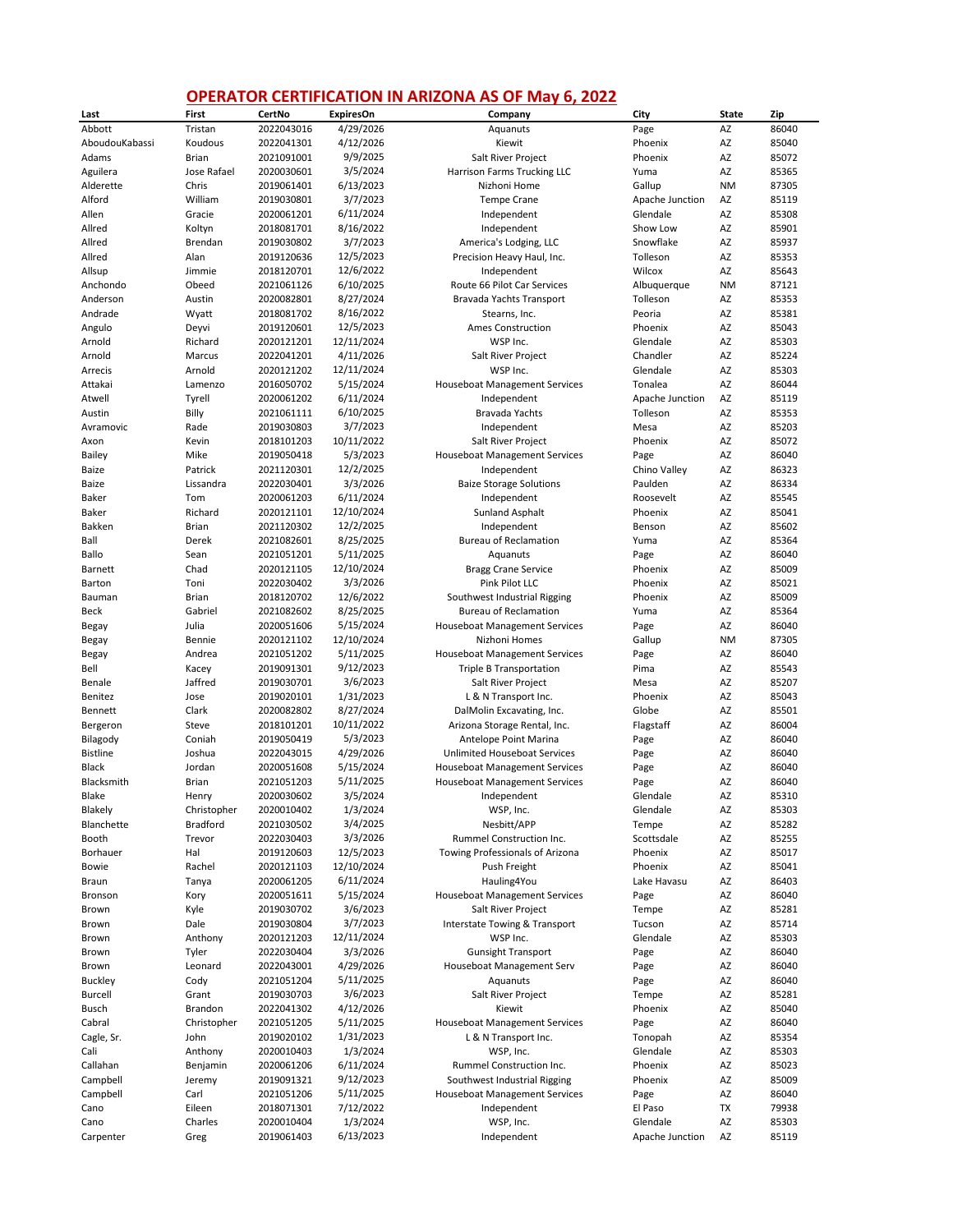| Carson         | Shaun           | 2019091323    | 9/12/2023  | Rango Inc.                               | Tempe            | AZ        | 85281      |
|----------------|-----------------|---------------|------------|------------------------------------------|------------------|-----------|------------|
| Castillo       | Jose            | 2020010405    | 1/3/2024   | WSP, Inc.                                | Glendale         | AZ        | 85303      |
| Castro         | Vincent         | 2020121204    | 12/11/2024 | WSP Inc.                                 | Glendale         | AZ        | 85353      |
| Castro         | Sabino          | 2020121205    | 12/11/2024 | WSP Inc.                                 | Glendale         | AZ        | 85303      |
| Chamberlain    | John            | 2019061438    | 6/13/2023  | Rango Inc.                               | Tempe            | AZ        | 85281      |
| Chase          | Douglas         | 2019030805    | 3/7/2023   | Independent                              | Globe            | AZ        | 85501      |
| Chatterton     | Scott           | 2019030806    | 3/7/2023   | Southwest Industrial Rigging             | Phoenix          | AZ        | 85009      |
| Chavez         | Austin          | 2019120604    | 12/5/2023  | Independent                              | <b>Buckeye</b>   | AZ        | 85326      |
| Christopher    | Pete            | 2019120605    | 12/5/2023  | Salt River Project                       | Phoenix          | AZ        | 85072      |
| Clarey         | Evonne          | 2021091003    | 9/9/2025   | Evonne's Pilot Escort                    | Quartzsite       | AZ        | 85346      |
| Clark          | Jerrald         | 2021030511    | 3/4/2025   | Bravada Yachts Transport, LLC            | Tuba City        | AZ        | 86045      |
| Clark          | Alan            | 2022041308    | 4/12/2026  | Kiewit                                   | Phoenix          | AZ        | 85040      |
| Clemmons       | Lynn            | 2020030603    | 3/5/2024   | Independent                              | Goodyear         | AZ        | 85338      |
| Cobian         | Ivan            | 2020121206    | 12/11/2024 | WSP Inc.                                 | Glendale         | AZ        | 85303      |
| Cochran        | Anthony         | 2019061404    | 6/13/2023  | Foxworth-Galbraith                       | Gilbert          | AZ        | 85233      |
| Cole           | William         | 2020082804    | 8/27/2024  | Bravada Yachts Transport                 | Tolleson         | AZ        | 85353      |
| Colegrove      | Andrew          | 2020082808    | 8/27/2024  | Maxim Crane Works                        | Phoenix          | AZ        | 85043      |
| Colorado       | <b>Beaufert</b> | 2021051207    | 5/11/2025  | Aquanuts                                 | Page             | AZ        | 86040      |
| Cook           | Jeramy          | 2022043002    | 4/29/2026  | <b>Houseboat Management Services</b>     | Page             | AZ        | 86040      |
| Cooley         | <b>Bradley</b>  | 2021030503    | 3/4/2025   | Stearns Inc.                             | Mesa             | AZ        | 85213      |
| Cooper         | Michael         | 2018081703    | 8/16/2022  | Statewide Towing & Transport             | Litchfield Park  | AZ        | 85340      |
| Cooper         | Susan           | 2020061208    | 6/11/2024  | Independent                              | Stephenville     | TX        | 76401      |
| Coppock        | Robert          | 2021030521    | 3/4/2025   | Rango Inc                                | Mesa             | AZ        | 85215      |
| Cordero Gracia | Susana          | 2020082806    | 8/27/2024  | Rutherford Diversified Industries, Inc.  | Sierra Vista     | AZ        | 85635      |
| Corey          | David           | 2021061102    | 6/10/2025  | Bravada Yachts                           | Tolleson         | AZ        | 85353      |
| Costal         | Rhonda          | 2018120703    | 12/6/2022  | Independent                              | Peoria           | AZ        | 85345      |
| Couyancy       | Seneca          | P.O. Box 3818 | 8/27/2024  | D&O Enterprises                          | Cottonwood       | AZ        | 86326      |
| Cox            | Jeffrey         | 2019050402    | 5/3/2023   | Lake Powell Marine                       | Page             | AZ        | 86040      |
| Craft          | Roger           | 2022043020    | 4/29/2026  | Unlimited Houseboat Services             | <b>Big Water</b> | UT        | 84741      |
| Crank          | Jeffery         | 2022043003    | 4/30/2026  | Houseboat Management Serv                | Page             | AZ        | 86040      |
| Cravens        | Tom             | 2020061209    | 6/11/2024  | Bill George's Demolition and Grading LLC | Waddell          | AZ        | 85355      |
| Crowley        | Robert          | 2018081704    | 8/16/2022  | Value Truck of AZ                        | <b>Buckeye</b>   | AZ        | 85326      |
| Crowley        | Keith           | 2019050420    | 5/3/2023   | <b>Unlimited Houseboat Services</b>      | <b>Big Water</b> | UT        | 84741      |
| Croyle         | Richard         | 2019120606    | 12/5/2023  | <b>RC Pilot Car Services LLC</b>         | Phoenix          | AZ        | 85022      |
| Crump          | Raymond         | 2020121207    | 12/11/2024 | WSP Inc.                                 | Glendale         | AZ        | 85303      |
| Cruz           | Ernesto         | 2020010406    | 1/3/2024   | WSP, Inc.                                | Glendale         | AZ        | 85303      |
| Cruz           | Jonathan        | 2020010407    | 1/3/2024   | WSP, Inc.                                | Glendale         | AZ        | 85303      |
| Culver         | Jim             | 2018120704    | 12/6/2022  | <b>York Valley Contracting</b>           | Duncan           | AZ        | 85534      |
| Davis          | Layne           | 2019061405    | 6/13/2023  | DVMHS, Inc.                              | <b>Buckeye</b>   | AZ        | 85326      |
| Davis          | Tammy           | 2020061210    | 6/11/2024  | Good News Transport LLC                  | Mesa             | AZ        | 85213      |
| Davis          | Glen            | 2020061211    | 6/11/2024  | Good News Transporting                   | Mesa             | AZ        | 85213      |
| Davis          | Jennifer        | 2020061212    | 6/11/2024  | Good News Transporting                   | Mesa             | AZ        | 85213      |
| Davis          | Laura           | 2021061103    | 6/10/2025  | Good News Transporting                   | Mesa             | AZ        | 85213      |
| Deering        | William         | 2022030405    | 3/3/2026   | Rango Inc.                               | Mesa             | AZ        | 85215      |
| Delgado        | Eric            | 2021061104    | 6/10/2025  | Mardian Transport                        | Phoenix          | AZ        | 85009      |
| Delgado        | Robert          | 2021091004    | 9/9/2025   | 4 Corners Pilot Car Services             | Albuquerque      | <b>NM</b> | 87121      |
| Delisi         | Dylan           | 2022030415    | 3/3/2026   | Southwest Industrial Rigging             | Phoenix          | AZ        | 85009      |
| Dennis         | Robert          | 2019020103    | 1/31/2023  | L & N Transport Inc.                     | Glendale         | AZ        | 85306      |
| Diaz           | Javier          | 2020030604    | 3/5/2024   | Mardian Transport                        | Phoenix          | AZ        | 85009      |
| Dodds          | Sam             | 2020061213    | 6/11/2024  | Precision Heavy Haul Inc                 | Tolleson         | AZ        | 85353      |
| Dorothy        | Scott           | 2019030807    | 3/7/2023   | A & S Hotshots                           | Newcastle        | WY        | 82701      |
| Dorsey         | Scott           | 2019061440    | 6/13/2023  | Bravada Yachts Transport                 | Tolleson         | AZ        | 85353      |
| Dringman       | Jorden          | 2021061105    | 6/10/2025  | Rango Inc.                               | Mesa             | AZ        | 85215      |
| <b>Dyck</b>    | John            | 2022041202    | 4/11/2026  | Salt River Project                       | Glendale         | AZ        | 85306      |
| Eames          | Daniel          | 2020030605    | 3/5/2024   | Precision Heavy Haul                     | Tolleson         | AZ        | 85353      |
| Earegood       | James           | 2022030421    | 3/3/2026   | Southwest Industrial Rigging             | Eloy             | ΑZ        | 85131      |
| Earle          | Wylie           | 2019120638    | 12/5/2023  | Salt River Project                       | Phoenix          | AZ        | 85072      |
| Eby            | Carlson         | 2021030520    | 3/4/2025   | Independent                              | Tucson           | AZ        | 85739-4348 |
| Ellsworth      | Nolan           | 2019050403    | 5/3/2023   | <b>Houseboat Management Services</b>     | Page             | AZ        | 86040      |
| Endischee      | Tyler           | 2019050404    | 5/3/2023   | Antelope Point Marina                    | Page             | AZ        | 86040      |
| Enriquez       | Rogelio         | 2019120635    | 12/5/2023  | Precision Heavy Haul, Inc.               | Tolleson         | AZ        | 85353      |
| Ensz           | Tyson           | 2022030406    | 3/3/2026   | <b>Premier Valley Barns</b>              | Surprise         | AZ        | 85379      |
| Ensz           | Krista          | 2022030407    | 3/3/2026   | Premier Valley Barns                     | Surprise         | AZ        | 85379      |
| Erskine        | Thaddeus        | 2019030808    | 3/7/2023   | Mardian Transport                        | Phoenix          | AZ        | 85009      |
| Escobedo       | Jose            | 2021061127    | 6/10/2025  | Duke City Pilot Services                 | Albuquerque      | ΝM        | 87120      |
| Essman         | Christepher     | 2019061434    | 6/13/2023  | Southwest Industrial Rigging             | Phoenix          | AZ        | 85009      |
| Estrada        | Daniel          | 2019120607    | 12/5/2023  | <b>Western American Housing</b>          | Tucson           | AZ        | 85706      |
| Estrada        | Rodrigo         | 2020082827    | 8/27/2024  | Southwest Industrial Rigging             | Phoenix          | AZ        | 85009      |
| Eubanks        | Mark            | 2019120608    | 12/5/2023  | Salt River Project                       | Phoenix          | ΑZ        | 85072      |
| Euceda         |                 | 2018081705    | 8/16/2022  | Value Truck of AZ                        | <b>Buckeye</b>   | AZ        | 85326      |
| Everett        | Ezequil         | 2020051601    | 5/15/2024  | Lake Powell Marine                       |                  | AZ        | 86040      |
|                | James<br>Jodie  | 2020061214    |            | Outlaw Escort                            | Page<br>Show Low | AZ        |            |
| Fails          |                 |               | 6/11/2024  |                                          |                  |           | 85901      |
| Fails          | Gerald          | 2021030505    | 3/4/2025   | JF Pilot Car                             | Snowflake        | AZ        | 85937      |
| Fanelli        | Joseph          | 2021120317    | 12/2/2025  | Independent                              | Glendale         | AZ        | 85303      |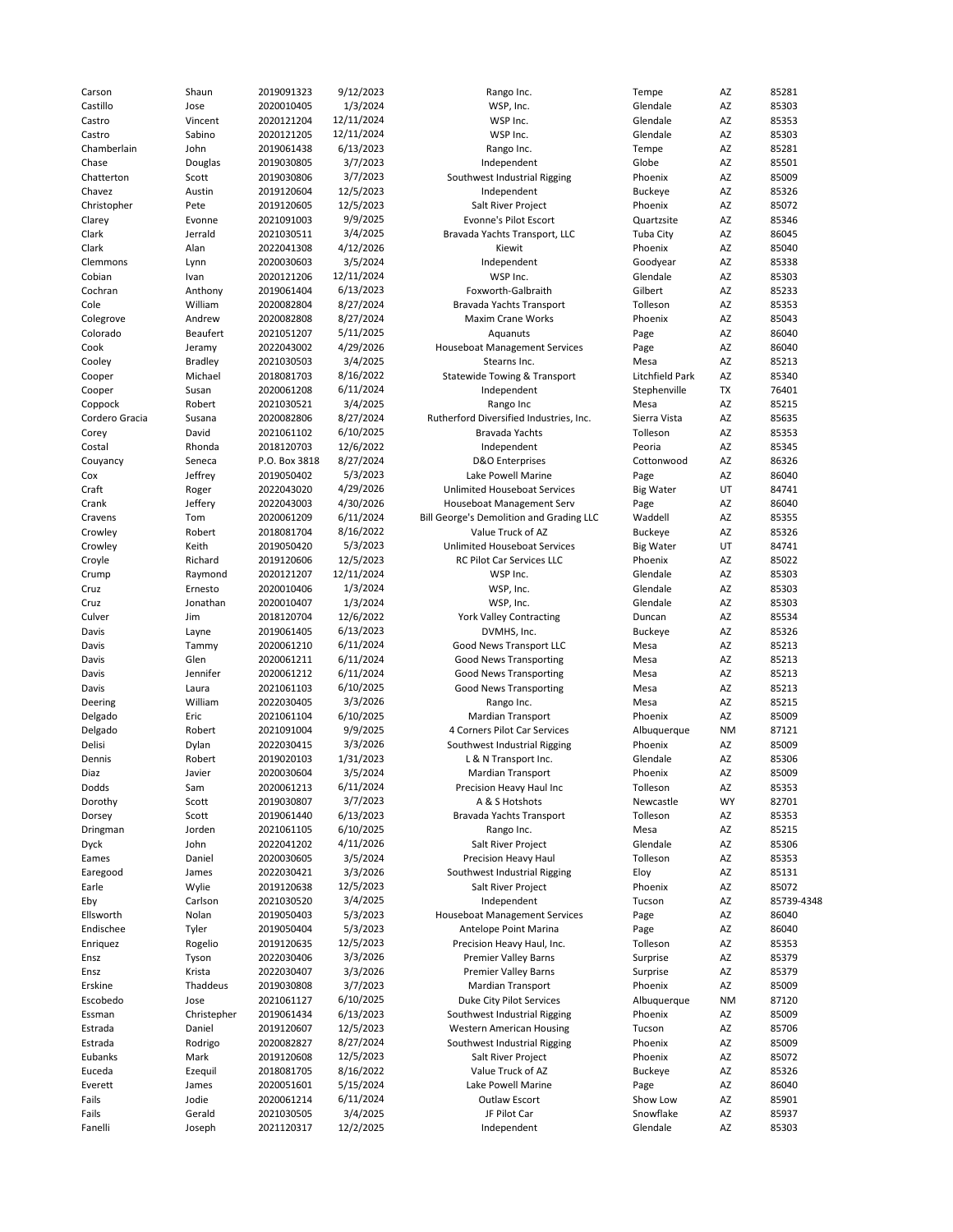| Farkas            | Matthew      | 2020061215 | 6/11/2024  | <b>ACT Towing LLC</b>                    | Tempe            | AZ        | 85281 |
|-------------------|--------------|------------|------------|------------------------------------------|------------------|-----------|-------|
| Faudoa-Fernandez  | Rafael       | 2021030506 | 3/4/2025   | K59 Farms LLC                            | <b>Buckeye</b>   | AZ        | 85326 |
| Finerd            | Robert       | 2020030606 | 3/5/2024   | Independent                              | Benson           | AZ        | 85602 |
|                   |              |            |            |                                          |                  |           |       |
| Finnell           | Justin       | 2019120609 | 12/5/2023  | Independent                              | <b>Buckeye</b>   | AZ        | 85326 |
| Flake             | Randy        | 2018101202 | 10/11/2022 | <b>Ballard Truss LLC</b>                 | Snowflake        | AZ        | 85937 |
| Flinn             | Steven       | 2021061106 | 6/10/2025  | Independent                              | Claypool         | AZ        | 85532 |
| Flores            | Francisco    | 2018120705 | 12/6/2022  | <b>Flores Logistics LLC</b>              | San Tan Valley   | AZ        | 85142 |
| Flores            | Daniela      | 2018120706 | 12/6/2022  | <b>Flores Logistics LLC</b>              | San Tan Valley   | AZ        | 85142 |
|                   |              |            |            |                                          |                  |           |       |
| Flores            | Francisco    | 2018120707 | 12/6/2022  | <b>Flores Logistics LLC</b>              | Coolidge         | AZ        | 85128 |
| Flores            | Ruth         | 2018120729 | 12/6/2022  | <b>Flores Logistics LLC</b>              | Coolidge         | AZ        | 85128 |
| Flores            | Erick        | 2022041303 | 4/12/2026  | Kiewit                                   | Phoenix          | AZ        | 85040 |
| Fogle             | Jayson       | 2020121208 | 12/11/2024 | WSP Inc.                                 | Glendale         | AZ        | 85303 |
|                   |              |            |            |                                          |                  |           |       |
| Forcum            | Leon         | 2019030706 | 3/6/2023   | Salt River Project                       | Mesa             | AZ        | 85207 |
| Fortune           | Gary         | 2020061216 | 6/11/2024  | <b>Custom Quality Homes</b>              | Prescott Valley  | AZ        | 86314 |
| Foster            | Christopher  | 2018081706 | 8/16/2022  | America's Lodging, LLC                   | Snowflake        | AZ        | 85937 |
| Foy               | Will         | 2020121104 | 12/10/2024 | <b>Sunland Asphalt</b>                   | Phoenix          | AZ        | 85020 |
| Fraizer           | Robin        | 2018120708 | 12/6/2022  | Robin's Pilot Car Service LLC            | Tucson           | AZ        | 85752 |
|                   |              |            |            |                                          |                  |           |       |
| Fraizer           | Kenneth      | 2021030507 | 3/4/2025   | Robin's Pilot Car Service LLC            | Tucson           | AZ        | 85737 |
| Franklin          | Jayci        | 2019050405 | 5/3/2023   | <b>Unlimited Houseboat Services</b>      | Page             | AZ        | 86040 |
| Frecska           | <b>Brian</b> | 2018120709 | 12/6/2022  | JSL Pilot Service, LLC                   | Mayer            | AZ        | 86333 |
| Frecska           | Shawna       | 2020030612 | 3/5/2024   | Giddy-Up Pilot Service, LLC              | Glendale         | AZ        | 85318 |
| Fressadi          | Derrack      | 2021061107 | 6/10/2025  | Southwest Industrial Rigging             | Phoenix          | AZ        | 85009 |
|                   |              |            |            |                                          |                  |           |       |
| Fus               | Michael      | 2019050406 | 5/3/2023   | Lake Powell Marine                       | Page             | AZ        | 86040 |
| Gallimore         | Brandon      | 2020121209 | 12/11/2024 | WSP Inc.                                 | Glendale         | AZ        | 85303 |
| Gallimore         | William      | 2020121210 | 12/11/2024 | WSP Inc.                                 | Glendale         | AZ        | 85303 |
| Garcia            | Jovan        | 2019061406 | 6/13/2023  | DVMHS Inc.                               | Apache Junction  | AZ        | 85119 |
|                   |              |            | 6/13/2023  |                                          |                  | AZ        | 85353 |
| Garza             | Benjamin     | 2019061441 |            | Bravada Yachts Transport                 | Tolleson         |           |       |
| Garza             | Mike         | 2020061217 | 6/11/2024  | Southwest Industrial Rigging             | Phoenix          | AZ        | 85009 |
| Garza             | Jorge        | 2021082603 | 8/25/2025  | <b>Bureau of Reclamation</b>             | Yuma             | AZ        | 85364 |
| Garza             | John         | 2022030408 | 3/3/2026   | Bravada Yachts Transport                 | Tolleson         | AZ        | 85353 |
| George            | Bill         | 2020061218 | 6/11/2024  | Bill George's Demolition and Grading LLC | Waddell          | AZ        | 85355 |
|                   |              |            |            |                                          |                  |           |       |
| Geraurd Neunuebel | <b>Bryce</b> | 2021082604 | 8/25/2025  | <b>Bureau of Reclamation</b>             | Yuma             | AZ        | 85364 |
| Gilbert           | Nicholas     | 2018101204 | 10/11/2022 | <b>AZ Contracting Serices</b>            | Surprise         | AZ        | 85388 |
| Gill              | Marlin       | 2022043004 | 4/29/2026  | Lake Powell Marine                       | <b>Big Water</b> | UT        | 84741 |
| Glazewski         | John         | 2019061407 | 6/13/2023  | Red Wolfe Pilot Car                      | Avondale         | AZ        | 85392 |
| Goddard           | Tyler        | 2021061108 | 6/10/2025  | Southwest Industrial Rigging             | Phoenix          | AZ        | 85009 |
|                   |              |            |            |                                          |                  |           |       |
| Gomez             | Leonard      | 2021082605 | 8/25/2025  | <b>Bureau of Reclamation</b>             | Yuma             | AZ        | 85364 |
| Gonzales          | Brittny      | 2019050407 | 5/3/2023   | Unlimited Houseboat Services             | Page             | AZ        | 86040 |
| Gracia            | Dante        | 2019050408 | 5/3/2023   | <b>Houseboat Management Services</b>     | Page             | AZ        | 86040 |
| Graham            | Douglas      | 2020051607 | 5/15/2024  | <b>Houseboat Management Services</b>     | Page             | AZ        | 86040 |
|                   |              |            |            |                                          |                  |           |       |
| Griffith          | Martin       | 2021061109 | 6/10/2025  | Scorpion Tours and Transportation        | Sun City         | AZ        | 85351 |
| Gruber            | Steven       | 2021061110 | 6/10/2025  | Independent                              | Avondale         | AZ        | 85323 |
| Grutzius          | Chris        | 2020121119 | 12/10/2024 | <b>Mardian Transport</b>                 | Maricopa         | AZ        | 85138 |
| Guenther          | Eric         | 2020082811 | 8/27/2024  | D&O Enterprises                          | Cottonwood       | AZ        | 86326 |
| Guevara           | Rebecca      | 2018081707 | 8/16/2022  | Independent                              | Show Low         | AZ        | 85901 |
|                   |              |            |            |                                          |                  |           |       |
| Guintard          | Michael      | 2018081708 | 8/16/2022  | Foxworth-Galbraith                       | Gilbert          | AZ        | 85233 |
| Gunnell           | Drew         | 2020121106 | 12/10/2024 | <b>Bragg Crane Service</b>               | Phoenix          | AZ        | 85009 |
| Gutierrez         | Jordan       | 2022030409 | 3/3/2026   | Bravada Yachts Transport                 | Tolleson         | AZ        | 85353 |
| Guzman            | Raul         | 2019061408 | 6/13/2023  | <b>GZMN Pilot Car Service</b>            | Lake Havasu      | AZ        | 86403 |
|                   |              |            | 12/2/2025  |                                          |                  |           |       |
| Hail              | Shaylee      | 2021120304 |            | Precision Heavy Haul, Inc                | Tolleson         | AZ        | 85353 |
| Hallenbeck        | Dwayne       | 2019091302 | 9/12/2023  | Statewide Towing & Transport             | Tolleson         | AZ        | 85353 |
| Hamlin            | James        | 2019120610 | 12/5/2023  | <b>Maxim Crane Works</b>                 | Phoenix          | AZ        | 85043 |
| Hansen            | Brayden      | 2021051208 | 5/11/2025  | Houseboat Management Service             | Page             | AZ        | 86040 |
| Hanson            | Sean         | 2022030410 | 3/3/2026   | Southwest Industrial Rigging             | Phoenix          | AZ        | 85009 |
| Hardesty          | Floyd        | 2020121107 | 12/10/2024 | Nizhoni Homes                            | Gallup           | <b>NM</b> | 87305 |
|                   |              |            |            |                                          |                  |           |       |
| Harris III        | Orval        | 2018071303 | 7/12/2022  | Maxim Crane Works                        | Goodyear         | AZ        | 85395 |
| Hart, Jr.         | Teddy        | 2019061409 | 6/13/2023  | Harts Pilot                              | Pinetop          | AZ        | 85935 |
| Hathaway          | Justin       | 2019061410 | 6/13/2023  | Independent                              | Mesa             | AZ        | 85210 |
| Heath             | David        | 2020082813 | 8/27/2024  | D&O Enterprises                          | Cottonwood       | AZ        | 86326 |
|                   | Steven       |            |            | Pink Pilot LLC                           |                  |           | 85021 |
| Heidbrink         |              | 2022030411 | 3/3/2026   |                                          | Phoenix          | AZ        |       |
| Hembree           | Shelton      | 2019030707 | 3/6/2023   | Salt River Project                       | Mesa             | AZ        | 85207 |
| Hemmingway        | Gabriel      | 2019061442 | 6/13/2023  | Bravada Yachts Transport                 | Tolleson         | AZ        | 85353 |
| Hengsteler        | Larry        | 2019061411 | 6/13/2023  | Precision Heavy Haul, Inc.               | Tolleson         | AZ        | 85353 |
| Henley            | Brandon      | 2021030509 | 3/4/2025   | Independent                              | Gilbert          | AZ        | 85295 |
|                   |              |            |            |                                          |                  |           |       |
| Hensell           | David        | 2018081709 | 8/16/2022  | Independent                              | Benson           | AZ        | 85602 |
| Hernandez         | Xavier       | 2021061112 | 6/10/2025  | <b>Bravada Yachts</b>                    | Tolleson         | AZ        | 85353 |
| Herrera           | Zulema       | 2018120711 | 12/6/2022  | <b>Flores Logistics LLC</b>              | Casa Grande      | AZ        | 85122 |
| Hess              | Calvin       | 2018120712 | 12/6/2022  | Independent                              | Tonopah          | AZ        | 85354 |
| Hicks             | James        | 2021120303 | 12/2/2025  | <b>Ybanez Trucking</b>                   | Maricopa         | AZ        | 85138 |
|                   |              |            |            |                                          |                  |           |       |
| Hillenbrand       | Rachel Hope  | 2022030412 | 3/3/2026   | Bravada Yachts Transport                 | Tolleson         | AZ        | 85353 |
| Holguin           | Victor       | 2021120306 | 12/2/2025  | Precision Heavy Haul, Inc.               | Phoenix          | AZ        | 85080 |
| Hoover            | Andrew       | 2018071304 | 7/12/2022  | Southwest Industrial Rigging             | Phoenix          | AZ        | 85009 |
| Huffman           | Colton       | 2018071305 | 7/12/2022  | Rummel Construction Inc.                 | Scottsdale       | AZ        | 85255 |
| Hughes            |              | 2022030413 | 3/3/2026   | Independent                              |                  | AZ        |       |
|                   | Corey        |            |            |                                          | Goodyear         |           | 85338 |

| ,,,,,,,,,,,<br>K59 Farms LLC                                        |
|---------------------------------------------------------------------|
| Independent                                                         |
| Independent                                                         |
| <b>Ballard Truss LLC</b>                                            |
| Independent                                                         |
| <b>Flores Logistics LLC</b>                                         |
| <b>Flores Logistics LLC</b>                                         |
| <b>Flores Logistics LLC</b>                                         |
| <b>Flores Logistics LLC</b>                                         |
| Kiewit                                                              |
| WSP Inc.                                                            |
| Salt River Project                                                  |
| <b>Custom Quality Homes</b><br>America's Lodging, LLC               |
| <b>Sunland Asphalt</b>                                              |
| Robin's Pilot Car Service LLC                                       |
| Robin's Pilot Car Service LLC                                       |
| <b>Unlimited Houseboat Services</b>                                 |
| JSL Pilot Service, LLC                                              |
| Giddy-Up Pilot Service, LLC                                         |
| Southwest Industrial Rigging                                        |
| Lake Powell Marine                                                  |
| WSP Inc.                                                            |
| WSP Inc.                                                            |
| DVMHS Inc.                                                          |
| Bravada Yachts Transport                                            |
| Southwest Industrial Rigging                                        |
| <b>Bureau of Reclamation</b>                                        |
| Bravada Yachts Transport                                            |
| Bill George's Demolition and Grading LL                             |
| <b>Bureau of Reclamation</b>                                        |
| <b>AZ Contracting Serices</b>                                       |
| Lake Powell Marine<br>Red Wolfe Pilot Car                           |
| Southwest Industrial Rigging                                        |
| <b>Bureau of Reclamation</b>                                        |
| <b>Unlimited Houseboat Services</b>                                 |
| <b>Houseboat Management Services</b>                                |
| <b>Houseboat Management Services</b>                                |
| Scorpion Tours and Transportation                                   |
| Independent                                                         |
| Mardian Transport                                                   |
| D&O Enterprises                                                     |
| Independent                                                         |
| Foxworth-Galbraith                                                  |
| <b>Bragg Crane Service</b>                                          |
| <b>Bravada Yachts Transport</b>                                     |
| <b>GZMN Pilot Car Service</b>                                       |
| Precision Heavy Haul, Inc                                           |
| Statewide Towing & Transport                                        |
| <b>Maxim Crane Works</b>                                            |
| <b>Houseboat Management Service</b><br>Southwest Industrial Rigging |
| Nizhoni Homes                                                       |
| <b>Maxim Crane Works</b>                                            |
| <b>Harts Pilot</b>                                                  |
| Independent                                                         |
| <b>D&amp;O</b> Enterprises                                          |
| Pink Pilot LLC                                                      |
| Salt River Project                                                  |
| Bravada Yachts Transport                                            |
| Precision Heavy Haul, Inc.                                          |
| Independent                                                         |
| Independent                                                         |
| <b>Bravada Yachts</b>                                               |
| <b>Flores Logistics LLC</b>                                         |
| Independent                                                         |
| <b>Ybanez Trucking</b>                                              |
| Bravada Yachts Transport                                            |
| Precision Heavy Haul, Inc.                                          |
| Southwest Industrial Rigging                                        |
| Rummel Construction Inc.                                            |
| Indonondont                                                         |

| empe                     | AZ        | 8528         |
|--------------------------|-----------|--------------|
| uckeye                   | AZ        | 8532         |
| enson                    | AZ        | 8560         |
| uckeye                   | AZ        | 8532         |
| <b>nowflake</b>          | AZ        | 8593         |
| aypool                   | AZ        | 8553         |
| an Tan Valley            | AZ        | 8514         |
| an Tan Valley<br>polidge | AZ<br>AZ  | 8514<br>8512 |
| polidge                  | AZ        | 8512         |
| hoenix                   | AZ        | 8504         |
| lendale                  | AZ        | 8530         |
| lesa                     | AZ        | 8520         |
| rescott Valley           | AZ        | 8631         |
| าowflake                 | AZ        | 8593         |
| hoenix                   | AZ        | 8502         |
| ucson                    | AZ        | 8575         |
| ucson                    | AZ        | 8573         |
| age                      | AZ        | 8604         |
| layer                    | AZ<br>AZ  | 8633<br>8531 |
| lendale<br>noenix        | AZ        | 8500         |
| age                      | AZ        | 8604         |
| lendale                  | AZ        | 8530         |
| lendale                  | AZ        | 8530         |
| pache Junction           | AZ        | 8511         |
| olleson                  | AZ        | 8535         |
| noenix                   | AZ        | 8500         |
| uma                      | AZ        | 8536         |
| olleson                  | AZ        | 8535         |
| /addell                  | AZ        | 8535         |
| uma                      | AZ        | 8536         |
| urprise                  | AZ        | 8538         |
| g Water                  | UT        | 8474         |
| vondale                  | AZ<br>AZ  | 8539         |
| noenix                   | AZ        | 8500<br>8536 |
| uma<br>age               | AZ        | 8604         |
| age                      | AZ        | 8604         |
| age                      | AZ        | 8604         |
| un City                  | AZ        | 8535         |
| vondale                  | AZ        | 8532         |
| laricopa                 | AZ        | 8513         |
| ottonwood                | AZ        | 8632         |
| <b>TOW LOW</b>           | AZ        | 8590         |
| ilbert                   | AZ        | 8523         |
| hoenix                   | AZ<br>AZ  | 8500         |
| olleson                  | AZ        | 8535<br>8640 |
| ake Havasu<br>olleson    | AZ        | 8535         |
| olleson                  | AZ        | 8535         |
| hoenix                   | AZ        | 8504         |
| age                      | AZ        | 8604         |
| hoenix                   | AZ        | 8500         |
| allup                    | <b>NM</b> | 8730         |
| oodyear                  | AZ        | 8539         |
| netop                    | AZ        | 8593         |
| lesa                     | AZ        | 8521         |
| ottonwood                | AZ        | 8632         |
| noenix                   | AZ        | 8502         |
| lesa                     | AZ        | 8520         |
| olleson                  | AZ        | 8535         |
| olleson<br>ilbert        | AZ<br>AZ  | 8535<br>8529 |
|                          | AZ        |              |
| enson<br>olleson         | AZ        | 8560<br>8535 |
| asa Grande               | AZ        | 8512         |
| onopah                   | AZ        | 8535         |
| laricopa                 | AZ        | 8513         |
| olleson                  | AZ        | 8535         |
| noenix                   | AZ        | 8508         |
| noenix                   | AZ        | 8500         |
| cottsdale                | AZ        | 8525         |
| oodvear                  | AZ        | 8533         |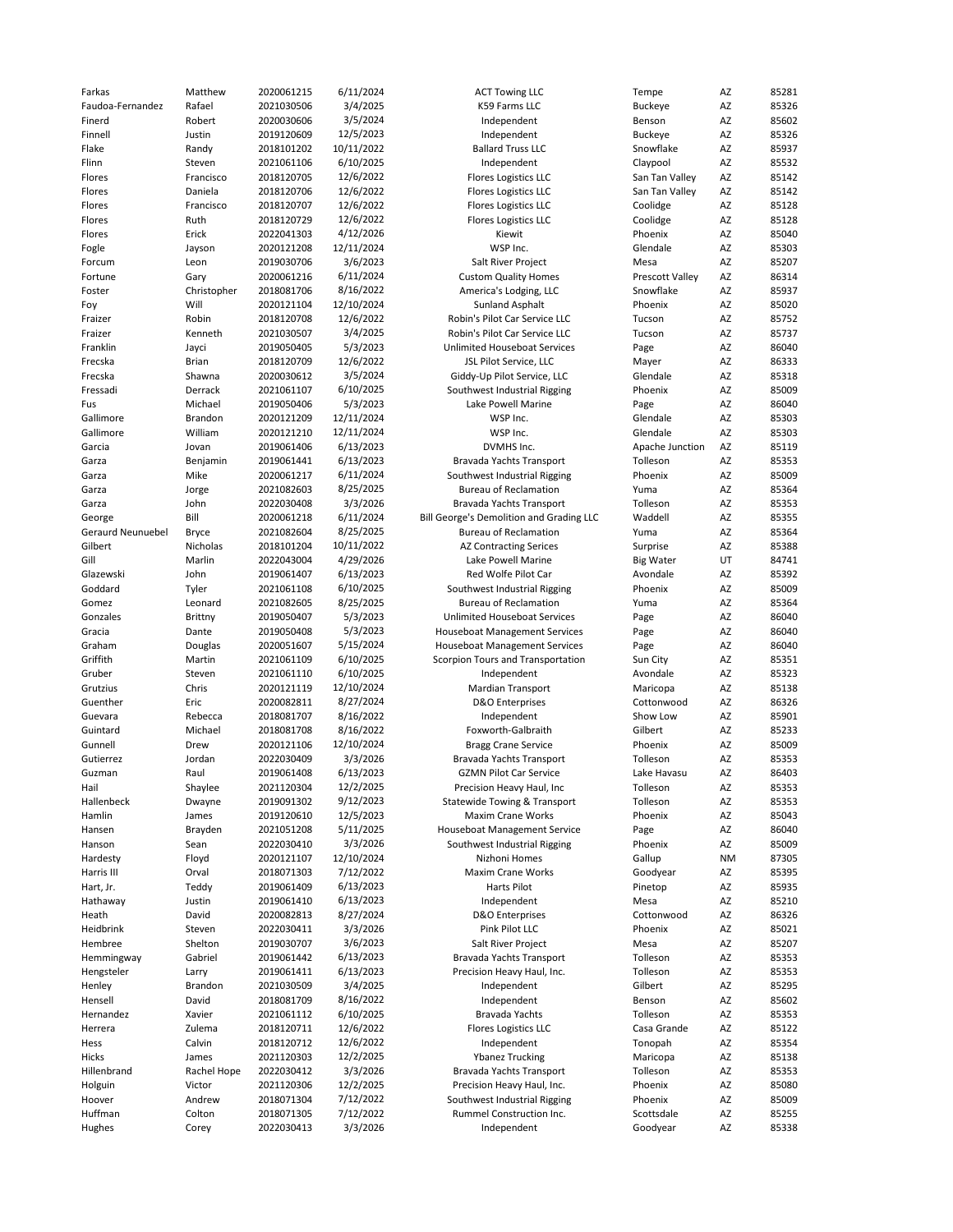| Hulce           | Troy           | 2019061412 | 6/13/2023  | Salt River Project                         | Phoenix         | AZ        | 85072 |
|-----------------|----------------|------------|------------|--------------------------------------------|-----------------|-----------|-------|
| Humpert         | Terry          | 2022030414 | 3/3/2026   | TJ'S RV                                    | Mesa            | AZ        | 85207 |
| Humphrey        | Lee            | 2020121108 | 12/10/2024 | <b>Sunland Asphalt</b>                     | Phoenix         | AZ        | 85041 |
| Hunter          |                | 2021051209 | 5/11/2025  | Houseboat Management Service               |                 | AZ        |       |
|                 | James          |            |            |                                            | Page            |           | 86040 |
| Hunter          | Belinda        | 2022043005 | 4/29/2026  | <b>Houseboat Management Services</b>       | Page            | AZ        | 86040 |
| Hustrulid       | Duane          | 2019091320 | 9/12/2023  | Stearns, Inc.                              | Scottsdale      | AZ        | 85257 |
| Hutcheson       | Robert         | 2022041304 | 4/12/2026  | Kiewit                                     | Phoenix         | AZ        | 85040 |
| Instine         | Randy          | 2020061219 | 6/11/2024  | <b>Custom Quality Homes</b>                | Prescott Valley | AZ        | 86314 |
|                 |                |            |            |                                            |                 |           |       |
| Irwin           | Rhonda         | 2021120307 | 12/2/2025  | RC Pilot Car Services LLC                  | Phoenix         | AZ        | 85053 |
| Isaac           | Nathaniel      | 2021051210 | 5/11/2025  | Aquanuts                                   | Page            | AZ        | 86040 |
| James           | Victor         | 2018081710 | 8/16/2022  | Bravada Yachts Transport                   | Tolleson        | AZ        | 85353 |
| Jameson         | Larry          | 2019030809 | 3/7/2023   | Blount Contracting Inc.                    | San Tan Valley  | AZ        | 85140 |
| Jepsen          | Sean           | 2018071306 | 7/12/2022  | Salt River Project                         | Phoenix         | AZ        | 85072 |
|                 |                |            |            |                                            |                 |           |       |
| Johnson         | Danny          | 2019091304 | 9/12/2023  | DJ's Pilot Car                             | Snowflake       | AZ        | 85937 |
| Johnson         | Lorne          | 2020030609 | 3/5/2024   | Southwest Industrial Rigging               | Phoenix         | AZ        | 85009 |
| Johnson         | Danny          | 2022030416 | 3/3/2026   | All Clear Pilot Service                    | Mesa            | AZ        | 85212 |
| Johnston        | Dylan          | 2019030708 | 3/6/2023   | Salt River Project                         | Phoenix         | AZ        | 85072 |
| Jones           | Derick         | 209030709  | 3/6/2023   | Salt River Project                         | Mesa            | AZ        | 85207 |
|                 |                |            |            |                                            |                 |           |       |
| Justus          | Elizabeth      | 2022030417 | 3/3/2026   | Justus Trucking Inc                        | Pauldon         | AZ        | 86334 |
| Jymison         | Bartholomew    | 2021051220 | 5/11/2025  | Houseboat Management Service               | Page            | AZ        | 86040 |
| Kaczor          | Ronald         | 2018120713 | 12/6/2022  | Ron's Pilot Car Service LLC                | Portal          | AZ        | 85632 |
| Keafer          | Mike           | 2019120637 | 12/5/2023  | Precision Heavy Haul, Inc.                 | Tolleson        | AZ        | 85353 |
| Keams           | Alberta        | 2021030510 |            |                                            | Tolleson        | AZ        | 85353 |
|                 |                |            | 3/4/2025   | Bravada Yachts Transport, LLC              |                 |           |       |
| Kelly           | Thomas         | 2019091322 | 9/12/2023  | Southwest Industrial Rigging               | Phoenix         | AZ        | 85009 |
| Kelly           | Austin         | 2022041305 | 4/12/2026  | Kiewit                                     | Phoenix         | AZ        | 85040 |
| Kern            | Patsy          | 2019091305 | 9/12/2023  | Sierra Escorts                             | Las Cruces      | <b>NM</b> | 88007 |
| King            | Derek          | 2019120634 | 12/5/2023  | Precision Heavy Haul, Inc.                 | Tolleson        | AZ        | 85353 |
|                 |                |            |            |                                            |                 |           |       |
| Kinney          | LeMario        | 2020051613 | 5/15/2024  | <b>Houseboat Management Services</b>       | Page            | AZ        | 86040 |
| Kirkpatrick     | Clendon        | 2019061413 | 6/13/2023  | Wilbanks Trucking Services, LLC            | Artesia         | <b>NM</b> | 88210 |
| Klain           | Jerome         | 2019050409 | 5/3/2023   | Antelope Point Marina                      | Page            | AZ        | 86040 |
| Klain           | Kyron          | 2019120611 | 12/5/2023  | Salt River Project                         | Phoenix         | AZ        | 85072 |
|                 |                |            |            |                                            |                 |           |       |
| Klein           | Tyler          | 2021120308 | 12/2/2025  | J.E.T.T. LLC                               | Flagstaff       | Az        | 86004 |
| Knupp           | Karen          | 2020010412 | 1/3/2024   | WSP, Inc.                                  | Glendale        | AZ        | 85303 |
| Kozlowsky       | Jordan         | 2021030504 | 3/4/2025   | <b>Specialized Transport Services</b>      | Phoenix         | AZ        | 85032 |
| Kramer          | Eric           | 2020030608 | 3/5/2024   | Independent                                | Mesa            | AZ        | 85202 |
| Kuba            | Nate           | 2018081711 | 8/16/2022  | Bravada Yachts Transport                   | Tolleson        | AZ        | 85353 |
|                 |                |            |            |                                            |                 |           |       |
| Kupitz          | Merlin         | 2019061414 | 6/13/2023  | DVMHS Inc.                                 | Apache Junction | AZ        | 85119 |
| Lagarda         | Francisco      | 2019120612 | 12/5/2023  | Foxworth-Galbraith                         | Plano           | TX        | 75093 |
| Lapadura        | Sam            | 2020061225 | 6/11/2024  | CRS Heavy Haul and Rigging                 | Tempe           | AZ        | 85284 |
| Lapadura        | Tommy          | 2020061226 | 6/11/2024  | CRS Heavy Haul and Rigging                 | Tempe           | AZ        | 85284 |
| Lapadura        | Christopher    | 2021061113 | 6/10/2025  | Live Action Oversize                       | Phoenix         | AZ        | 85053 |
|                 |                |            |            |                                            |                 |           |       |
| Latham          | Malcolm        | 2020121120 | 12/10/2024 | Mardian Transport                          | Santan Valley   | AZ        | 85140 |
| Laursen         | Scott          | 2021030514 | 3/4/2025   | <b>Specialized Transport Services</b>      | Phoenix         | AZ        | 85032 |
| LeBlanc         | Shawn          | 2020030619 | 3/5/2024   | Independent                                | Mesa            | AZ        | 85202 |
| Lee             | Jacob          | 2021061114 | 6/10/2025  | Rango Inc.                                 | Mesa            | AZ        | 85215 |
|                 |                |            |            |                                            |                 |           |       |
| Leslie          | John           | 2021082606 | 8/25/2025  | <b>Bureau of Reclamation</b>               | Yuma            | AZ        | 85364 |
| Lewis           | Matthew        | 2019061415 | 6/13/2023  | Independent                                | Phoenix         | AZ        | 85048 |
| Lewis, Jr.      | Craig          | 2018120714 | 12/6/2022  | Independent                                | Mesa            | AZ        | 85202 |
| Leyva           | Elijah         | 2020051612 | 5/15/2024  | <b>Houseboat Management Services</b>       | Page            | AZ        | 86040 |
| Linares         | Hector         |            | 4/11/2026  | Salt River Project                         | Phoenix         | AZ        | 85033 |
|                 |                | 2022041203 |            |                                            |                 |           |       |
| Lizotte         | Kristen        | 2019050421 | 5/3/2023   | <b>Houseboat Management Services</b>       | Page            | AZ        | 86040 |
| Lomas           | Alejandro      | 2020121109 | 12/10/2024 | Sunland Asphalt                            | Phoenix         | AZ        | 85041 |
| Longoria        | <b>Brianna</b> | 2018081712 | 8/16/2022  | Mobile Homes                               | Peoria          | AZ        | 85345 |
| Lopez           | George         | 2020082809 | 8/27/2024  | Maxim Crane Works                          | Phoenix         | AZ        | 85043 |
| Lothrop         | Anthony        | 2021030512 | 3/4/2025   | <b>Rummel Contruction</b>                  | Scottsdale      | AZ        | 85255 |
|                 |                |            |            |                                            |                 |           |       |
| Loux            | Jonathan       | 2020030607 | 3/5/2024   | Southwest Industrial Rigging               | Phoenix         | AZ        | 85009 |
| Ludwig          | Alissa         | 2020121211 | 12/11/2024 | WSP Inc.                                   | Glendale        | AZ        | 85303 |
| MacDonald       | Donald         | 2022030420 | 3/3/2026   | <b>SM Pilot Cars</b>                       | Mesa            | AZ        | 85207 |
| Macek           | Mike           | 2018081713 | 8/16/2022  | Independent                                | Phoenix         | AZ        | 85053 |
| Macek           | Stephen        | 2018081714 | 8/16/2022  | Independent                                | Phoenix         | AZ        | 85053 |
|                 |                |            |            |                                            |                 |           |       |
| Macrides        | Stefanos       | 2020082826 | 8/27/2024  | Maxim Crane Works                          | Phoenix         | AZ        | 85043 |
| Madrid          | Luis           | 2019091308 | 9/12/2023  | Madrid Pilot Car                           | <b>Buckeye</b>  | AZ        | 85326 |
| Madrid          | Patricia       | 2020082814 | 8/27/2024  | Rutherford Diversified Industries, Inc.    | Sierra Vista    | AZ        | 85635 |
| Maitland        | Jay            | 2019061416 | 6/13/2023  | Independent                                | Sun City        | AZ        | 85373 |
| Makakoa Sanders | <b>Brock</b>   | 2019050410 | 5/3/2023   | <b>Houseboat Management Services</b>       | Page            | AZ        | 86040 |
|                 |                |            |            |                                            |                 |           |       |
| Maloy           | Michael        | 2019030711 | 3/6/2023   | Salt River Project                         | Mesa            | AZ        | 85207 |
| Marks           | Ryan           | 2019050411 | 5/3/2023   | Lake Powell Marine                         | Page            | AZ        | 86040 |
| Marquis         | Anthony        | 2019020104 | 1/31/2023  | L & N Transport Inc.                       | Tempe           | AZ        | 85281 |
| Marrs           | Gavin          | 2021030513 | 3/4/2025   | Specialized Transport Services             | Phoenix         | AZ        | 85032 |
| Marsh           | Eric           | 2019030712 | 3/6/2023   | Salt River Project                         | Goodyear        | AZ        | 85395 |
|                 |                |            |            |                                            |                 |           |       |
| Martin          | Todd           | 2021030515 | 3/4/2025   | Redi Mix                                   | Mesa            | AZ        | 85213 |
| Martinez        | Jose           | 2018120715 | 12/6/2022  | Southwest Industrial Rigging               | Phoenix         | AZ        | 85009 |
| Martinez        | Crecencio      | 2019061417 | 6/13/2023  | Foxworth-Galbraith                         | Gilbert         | AZ        | 85233 |
| Martinez        | Isaac          | 2021120309 | 12/2/2025  | Foxworth-Galbraith Home Improvement Center | Yuma            | AZ        | 85365 |
|                 |                |            |            |                                            |                 |           |       |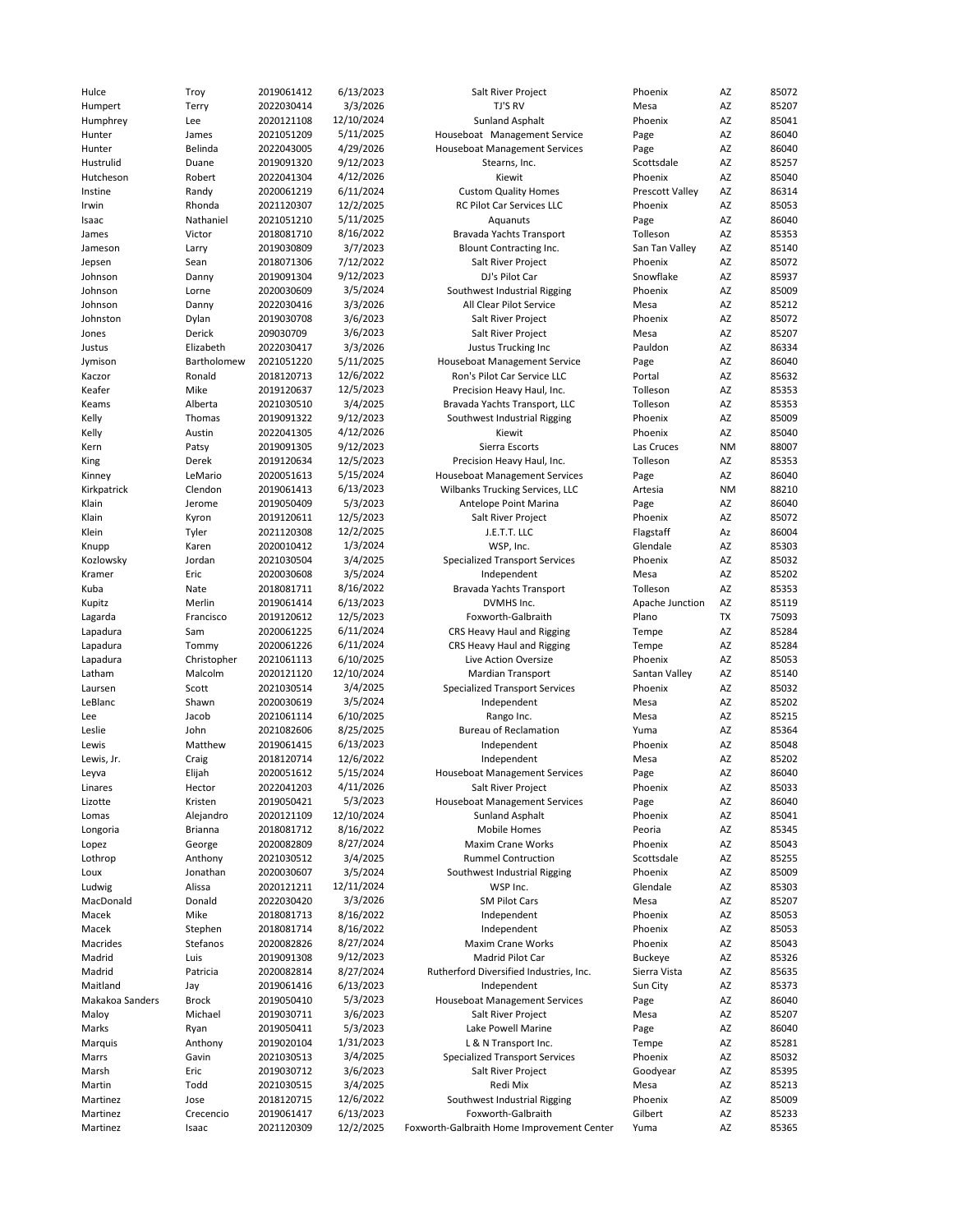| Maynard       | David          | 2020121110 | 12/10/2024 | Superior Bulk Inc                     | Mesa            | AZ | 85207 |
|---------------|----------------|------------|------------|---------------------------------------|-----------------|----|-------|
| McBrinn       | Molly          | 2019030812 | 3/7/2023   | Old West Pilots                       | Buckeye         | AZ | 85326 |
| McBryde       | James          | 2019030811 | 3/7/2023   | <b>Truss Fab</b>                      | Glendale        | AZ | 85301 |
|               |                |            |            |                                       |                 |    |       |
| McCabe        | Andy           | 2019030813 | 3/7/2023   | Southwest Industrial Rigging          | Phoenix         | AZ | 85009 |
| McCahill      | Matthew        | 2019160435 | 6/13/2023  | Independent                           | Chandler        | AZ | 85224 |
| McCarthy      | Glenn          | 2019050422 | 5/3/2023   | <b>Houseboat Management Services</b>  | Franktown       | CO | 80116 |
| McDowell      | Ryan           | 2018071307 | 7/12/2022  | <b>Mardian Transport</b>              | Santan Valley   | AZ | 85140 |
| McDowell      | <b>Bradley</b> | 2019030814 | 3/7/2023   | <b>McDowell Transport</b>             | Florence        | AZ | 85132 |
|               |                |            |            |                                       |                 |    |       |
| McElnea       | Haley          | 2019091309 | 9/12/2023  | Independent                           | Surprise        | AZ | 85388 |
| McFarlin      | Jerry          | 2018120716 | 12/6/2022  | Independent                           | Wittman         | AZ | 85361 |
| McGuire       | Karen          | 2022030422 | 3/3/2026   | TJ'S RV                               | Mesa            | AZ | 85207 |
|               |                | 2019030714 | 3/6/2023   |                                       |                 | AZ |       |
| McKinley      | Jayson         |            |            | Salt River Project                    | Phoenix         |    | 85072 |
| McLain        | Richard        | 2022030423 | 3/3/2026   | RIM Pilot Car Service                 | <b>Buckeye</b>  | AZ | 85326 |
| Mendenhall    | Kyle           | 2022041204 | 4/11/2026  | Salt River Project                    | Mesa            | AZ | 85209 |
| Mendez        | Cesar          | 2018081715 | 8/16/2022  | Salt River Project                    | Phoenix         | AZ | 85072 |
|               | Alex           | 2019030815 | 3/7/2023   |                                       | Phoenix         |    | 85009 |
| Mendez        |                |            |            | Southwest Industrial Rigging          |                 | AZ |       |
| Mercado       | Armando        | 2019030816 | 3/7/2023   | Southwest Industrial Rigging          | Phoenix         | AZ | 85009 |
| Mergan        | Jonathan       | 2020082815 | 8/27/2024  | <b>D&amp;O</b> Enterprises            | Cottonwood      | AZ | 86326 |
| Metzger       | Terry          | 2020030610 | 3/5/2024   | Southwest Industrial Rigging          | Phoenix         | AZ | 85009 |
|               |                | 2018120717 | 12/6/2022  |                                       | Golden Valley   | AZ | 86413 |
| Meyer         | Harry          |            |            | Independent                           |                 |    |       |
| Mick          | Lawrence       | 2019020105 | 1/31/2023  | L & N Transport Inc.                  | Mesa            | AZ | 85213 |
| Milford       | Charles        | 2018120718 | 12/6/2022  | The Orion Company                     | Tucson          | AZ | 85740 |
| Miller        | James          | 2018120719 | 12/6/2022  | The Orion Company                     | Tucson          | AZ | 85740 |
|               |                |            | 12/5/2023  | Lil' Digger Escort                    | Phoenix         | AZ | 85020 |
| Miller        | William        | 2019120614 |            |                                       |                 |    |       |
| Miller        | Leroy          | 2020121111 | 12/10/2024 | Johnson Transport                     | Kingman         | AZ | 86409 |
| Miller        | Lane           | 2021091006 | 9/9/2025   | WickedM O.S.S.                        | Show Low        | AZ | 85901 |
| Miller        | Adam           | 2022041205 | 4/11/2026  | Salt River Project                    | Chandler        | AZ | 85226 |
|               | Emanuel        |            |            |                                       |                 |    |       |
| Mitchell      |                | 2019120640 | 12/5/2023  | KRM Wild West Transport, LLC          | Tucson          | AZ | 85730 |
| Mitchell, Sr. | Kenneth        | 2019120615 | 12/5/2023  | KRM Wild West Transport, LLC          | Tucson          | AZ | 85730 |
| Mohammed      | Murtadha       | 2020082816 | 8/27/2024  | Bravada Yachts Transport              | Tolleson        | AZ | 85353 |
| Monarrez      | Jesus          | 2020082817 | 8/27/2024  | Bravada Yachts Transport              | Tolleson        | AZ | 85353 |
|               |                |            |            |                                       |                 |    |       |
| Monegan       | Donnelle       | 2021030516 | 3/4/2025   | <b>EZ Transport LLC</b>               | Ontario         | CA | 91764 |
| Montano       | Jake           | 2018120720 | 12/6/2022  | Rummel Construction Inc.              | Scottsdale      | AZ | 85255 |
| Montijo       | Israel         | 2020082818 | 8/27/2024  | D&O Enterprises                       | Cottonwood      | AZ | 86326 |
| Moore         | Dwight         | 2018081716 | 8/16/2022  | J & E Pilot                           | Tonapah         | AZ | 85354 |
|               |                |            |            |                                       |                 |    |       |
| Moralde       | Raldo          | 2018081717 | 8/16/2022  | Salt River Project                    | Phoenix         | AZ | 85072 |
| Moreno        | Angel          | 2020082819 | 8/27/2024  | Bravada Yachts Transport              | Tolleson        | AZ | 85353 |
| Morgan, Jr.   | Nicholas       | 2019020106 | 1/31/2023  | L & N Transport Inc.                  | Litchfield Park | AZ | 85340 |
| Morrell       | Michael        | 2021082607 | 8/25/2025  | <b>Bureau of Reclamation</b>          | Yuma            | AZ | 85364 |
|               |                |            |            |                                       |                 |    |       |
| Morrow        | Michael        | 2020030611 | 3/5/2024   | Sure Haul LLC                         | Glendale        | AZ | 85306 |
| Morrow        | Jeffery        | 2021061115 | 6/10/2025  | Independent                           | <b>Buckeye</b>  | AZ | 85326 |
| Motley        | Stacy          | 2021120310 | 12/2/2025  | Dewey Permits and Piloting Services   | Phoenix         | Az | 85007 |
| Mountain      | Stanley        | 2019120616 | 12/5/2023  | Gunsight Marine & Transport, LLC      | Page            | AZ | 86040 |
|               |                |            |            |                                       |                 |    |       |
| Mullen        | Dominic        | 2020010408 | 1/3/2024   | WSP, Inc.                             | Glendale        | AZ | 85303 |
| Mullen        | Corina         | 2020061220 | 6/11/2024  | Mullen's Auto Pilot Service LLC       | <b>Buckeye</b>  | AZ | 85326 |
| Mussmann      | Jim            | 2019091310 | 9/12/2023  | Precision Heavy Haul, Inc.            | Tolleson        | AZ | 85353 |
| Mussmann      | Michael        | 2020121112 | 12/10/2024 | <b>Bragg Crane Service</b>            | Phoenix         | AZ | 85009 |
|               |                |            |            |                                       |                 |    |       |
| Myhre         | Tiffany        | 2021120314 | 12/2/2025  | Precision Heavy Haul, Inc.            | Tolleson        | AZ | 85353 |
| Nava          | Victor         | 2018120721 | 12/6/2022  | Southwest Industrial Rigging          | Phoenix         | AZ | 85009 |
| inava         | Michael        | 2021061116 | 6/10/2025  | Southwest Industrial Rigging          | Phoenix         | ΑZ | 85009 |
| Nelson        | Bernard        | 2022043006 | 4/29/2026  | <b>Houseboat Management Services</b>  | Page            | ΑZ | 86040 |
|               |                |            |            |                                       |                 |    |       |
| Newham        | JD             | 2019120617 | 12/5/2023  | Salt River Project                    | Phoenix         | AZ | 85072 |
| Newman        | Troy           | 2020082820 | 8/27/2024  | Bravada Yachts Transport              | Tolleson        | ΑZ | 85353 |
| Nez           | Chayton        | 2022043007 | 4/29/2026  | <b>Houseboat Management Services</b>  | Page            | AZ | 86040 |
| Norgren       | Brent          | 2019050413 | 5/3/2023   | <b>Unlimited Houseboat Services</b>   | Mesa            | AZ | 85203 |
|               |                |            |            |                                       |                 |    |       |
| Norman        | Justin         | 2021030517 | 3/4/2025   | Redi Mix                              | Mesa            | AZ | 85213 |
| Ochoa         | John Henry     | 2019120618 | 12/5/2023  | Salt River Project                    | Phoenix         | ΑZ | 85072 |
| Oden          | Forrest        | 2019091311 | 9/12/2023  | Independent                           | Litchfield Park | AZ | 85340 |
| O'Donnal      | Amanda         | 2019091312 | 9/12/2023  | Thumpers Pilot Car                    | Mesa            | AZ | 85207 |
|               |                |            |            |                                       |                 |    |       |
| O'Donnal      | Bryan          | 2020082821 | 8/27/2024  | <b>Rummel Construction</b>            | Scottsdale      | AZ | 85255 |
| Odonnell      | Tyler          | 2021030508 | 3/4/2025   | <b>Specialized Transport Services</b> | Phoenix         | ΑZ | 85032 |
| O'Donnell     | Tyler          | 2020082822 | 8/27/2024  | <b>D&amp;O</b> Enterprises            | Cottonwood      | ΑZ | 86326 |
| Oliver        | David          | 2019050414 | 5/3/2023   | <b>Houseboat Management Services</b>  | Page            | AZ | 86040 |
|               |                |            |            |                                       |                 |    |       |
| Oliver        | Scott          | 2019061420 | 6/13/2023  | <b>Oliver Transport Solutions</b>     | Ash Fork        | AZ | 86320 |
| Olquin        | Alfred         | 2019120619 | 12/5/2023  | <b>Western American Housing</b>       | Tucson          | AZ | 85714 |
| Oneal         | Mike           | 2019050415 | 5/3/2023   | Unlimited Houseboat Services          | Page            | AZ | 86040 |
| Ortiz         | Juan Avila     | 2021061118 | 6/10/2025  | Independent                           | Phoenix         | AZ | 85009 |
|               |                |            |            |                                       |                 |    |       |
| Owens         | Patience       | 2021120311 | 12/2/2025  | 2021120310                            | Chino Valley    | ΑZ | 86323 |
| Pacheco       | Sergio         | 2018081718 | 8/16/2022  | US Mobile Home Transport, Inc.        | Tucson          | AZ | 85706 |
| Palmer        | Cody           | 2022041306 | 4/12/2026  | Kiewit                                | Phoenix         | AZ | 85040 |
| Paramo        | Carlos         | 2018081727 | 8/16/2022  | Statewide Towing & Transport          | Phoenix         | AZ | 85035 |
|               |                |            |            |                                       |                 |    |       |
| Parsons       | Roscoe         | 2020010409 | 1/3/2024   | WSP, Inc.                             | Glendale        | ΑZ | 85303 |
| Partin        | Kevin          | 2020121113 | 12/10/2024 | Precision Heavy Haul                  | Tolleson        | AZ | 85353 |
| Patterson     | Nick           | 2022041206 | 4/11/2026  | Salt River Project                    | Gilbert         | AZ | 85296 |
|               |                |            |            |                                       |                 |    |       |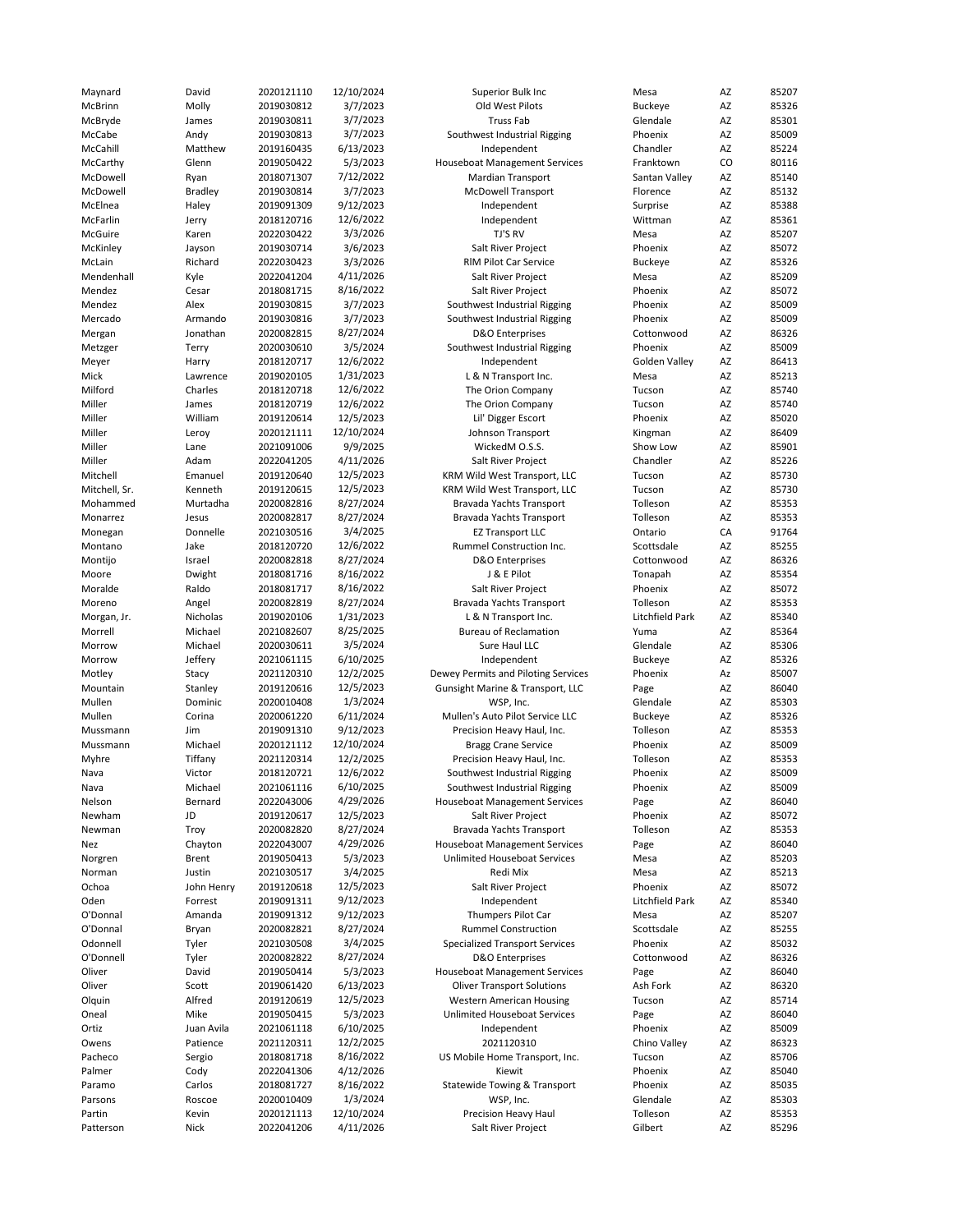| Paz              | Victor       | 2020082810 | 8/27/2024  | Paz Transport                              | Avondale       | AZ | 85392 |
|------------------|--------------|------------|------------|--------------------------------------------|----------------|----|-------|
| Peers            | Todd         | 2020082823 | 8/27/2024  | <b>Black Label Equipment Rental</b>        | Dewey          | AZ | 86327 |
| Pellum-Leparski  | Kacy         | 2018120723 | 12/6/2022  | Independent                                | <b>Buckeye</b> | AZ | 85396 |
| Perez            | Shelby       | 2018101205 | 10/11/2022 | Stone & Son Transport LLC                  | Peoria         | AZ | 85382 |
| Perez            | Andy         | 2019030817 | 3/7/2023   | Southwest Industrial Rigging               | Phoenix        | AZ | 85009 |
|                  |              |            |            |                                            |                |    |       |
| Perez            | Matt         | 2021061119 | 6/10/2025  | Southwest Industrial Rigging               | Phoenix        | AZ | 85009 |
| Perry            | Robert       | 2019030818 | 3/7/2023   | R & D Pilot Car Service                    | Whitmann       | AZ | 85361 |
| Petersen         | Kevin        | 2018081719 | 8/16/2022  | Independent                                | Mesa           | AZ | 85206 |
| Petersen         | Cameron      | 2022030425 | 3/3/2026   | <b>Sahuaro Contracting</b>                 | Gilbert        | AZ | 85233 |
| Petracci         | Mike         | 2019120620 | 12/5/2023  | Ames Construction                          | Phoenix        | AZ | 85043 |
| Philips          | Chris        | 2022043008 | 4/29/2026  | Lake Powell Marine                         | Page           | AZ | 86040 |
|                  |              |            |            |                                            |                |    |       |
| Phillips         | Laurin       | 2021120313 | 12/2/2025  | <b>Echos Pilot Car Service</b>             | Tucson         | AZ | 85735 |
| Pierson          | Bob          | 2019030819 | 3/7/2023   | Southwest Industrial Rigging               | Phoenix        | AZ | 85009 |
| Ponce            | Richard      | 2021082608 | 8/25/2025  | <b>Bureau of Reclamation</b>               | Yuma           | AZ | 85364 |
| Poppe            | Ken          | 2018071308 | 7/12/2022  | Precision Heavy Haul, Inc.                 | Tolleson       | AZ | 85353 |
| Powell           | John         | 2020082825 | 8/27/2024  | DalMolin Excavating, Inc.                  | Globe          | AZ | 85501 |
|                  |              |            |            |                                            |                |    |       |
| Prieto           | Jaime        | 2021120312 | 12/2/2025  | Foxworth-Galbraith Home Improvement Center | Yuma           | Az | 85365 |
| Prokopec         | Randall      | 2019061421 | 6/13/2023  | Independent                                | <b>Buckeye</b> | AZ | 85326 |
| Pulley           | Paul         | 2019120622 | 12/5/2023  | Salt River Project                         | Phoenix        | AZ | 85072 |
| Pullins          | Kelly        | 2021051212 | 5/11/2025  | Lake Powell Marine                         | Page           | AZ | 86040 |
| Rabel            | Robert       | 2019120623 | 12/5/2023  | Tomahawk Pilot Car Service LLC             | Queen Creek    | AZ | 85142 |
| Ramirez          | Jose Antonio | 2020030613 | 3/5/2024   | Harrison Farms Trucking LLC                | Yuma           | AZ | 85365 |
|                  |              |            |            |                                            |                |    |       |
| Ramos            | Anthony      | 2019061436 | 6/13/2023  | Independent                                | Chandler       | AZ | 85224 |
| Ravelo           | Juan         | 2021061120 | 6/10/2025  | <b>Bendecidos Transport LLC</b>            | <b>Buckeye</b> | AZ | 85326 |
| Reich            | Gerald       | 2019091314 | 9/12/2023  | Jerry's Pilot Car                          | Cotaro         | AZ | 85652 |
| Renteria         | Jesus        | 2020061227 | 6/11/2024  | CRS Heavy Haul and Rigging                 | Tempe          | AZ | 85284 |
|                  | Juan         | 2018081720 | 8/16/2022  | Foxworth-Galbraith                         | Yuma           | AZ | 85364 |
| Reyes            |              |            |            |                                            |                |    |       |
| Reyes            | Estaban      | 2018081721 | 8/16/2022  | Foxworth-Galbraith                         | Yuma           | AZ | 85364 |
| Reyes            | Hector       | 2018081722 | 8/16/2022  | Bravada Yachts Transport                   | Tolleson       | AZ | 85353 |
| Ripka            | Collin       | 2022030439 | 3/3/2026   | <b>Gunsight Transport</b>                  | Page           | AZ | 86040 |
| Roach            | Callista     | 2018081723 | 8/16/2022  | Outlaw Escort                              | Show Low       | AZ | 85901 |
| Robinson         | Steve        | 2019030718 | 3/6/2023   | Salt River Project                         | Mesa           | AZ | 85207 |
|                  |              |            |            |                                            |                |    |       |
| Robinson         | Bobby        | 2021030518 | 3/4/2025   | Superior Bulk, Inc.                        | Mesa           | AZ | 85215 |
| Rock             | Ro           | 2022043019 | 4/29/2026  | Aquanuts                                   | Page           | AZ | 86040 |
| Roden            | Derrell      | 2019030820 | 3/7/2023   | Independent                                | Claypool       | AZ | 85532 |
| Rodgers          | Zach         | 2019030719 | 3/6/2023   | Salt River Project                         | Mesa           | AZ | 85207 |
| Rodriguez        | Adan         | 2019120624 | 12/5/2023  | Salt River Project                         | Phoenix        | AZ | 85072 |
|                  | Jimmie       | 2018101206 | 10/11/2022 | Independent                                | Concho         | AZ | 85924 |
| Rogers           |              |            |            |                                            |                |    |       |
| Roldan           | Andres       | 2022030429 | 3/3/2026   | Independent                                | Phoenix        | AZ | 85037 |
| Romero           | Michael      | 2020061221 | 6/11/2024  | Southwest Industrial Rigging               | Phoenix        | AZ | 85009 |
| Romrell          | Jesse        | 2020051603 | 5/15/2024  | Lake Powell Marine                         | Page           | AZ | 86040 |
| Rootes           | Gary         | 2021061121 | 6/10/2025  | Southwest Industrial Rigging               | Phoenix        | AZ | 85009 |
| Rosas            | Chelle       | 2020030614 | 3/5/2024   | Harrison Farms Trucking LLC                | Yuma           | AZ | 85365 |
|                  |              |            |            |                                            |                |    |       |
| Rowe             | Gordon       | 2020030615 | 3/5/2024   | Independent                                | Des Monies     | IA | 50310 |
| Rowland          | Dan          | 2020061222 | 6/11/2024  | Independent                                | Mesa           | AZ | 85209 |
| Rowley           | Ervin        | 2019120625 | 12/5/2023  | Rowley Safety & Security                   | Mesa           | AZ | 85205 |
| Rowley           | Roxie        | 2019120626 | 12/5/2023  | Rowley Safety & Security                   | Mesa           | AZ | 85205 |
| Ruffino          | Mikah        | 2020082824 | 8/27/2024  | Maxim Crane Works                          | Phoenix        | AZ | 85043 |
| Runnels          | Kenneth      | 2022030430 | 3/3/2026   | <b>Gunsight Transport</b>                  | PAGE           | AZ | 86040 |
|                  |              |            |            |                                            |                |    |       |
| Russell          | Wendy        | 2022030431 | 3/3/2026   | <b>Baize Storage Solutions</b>             | Pauldon        | AZ | 86334 |
| Ruvalcaba        | Alejandro    | 2020010410 | 1/3/2024   | WSP, Inc.                                  | Glendale       | AZ | 85303 |
| Ryan III         | Charles      | 2019061422 | 6/13/2023  | Mardian Transport                          | Phoenix        | AZ | 85009 |
| Rye              | Leanne       | 2019091315 | 9/12/2023  | Independent                                | Buckeye        | AZ | 85326 |
| Salazar          | Carlos       | 2020082828 | 8/27/2024  | Bravada Yachts Transport                   | Tolleson       | AZ | 85353 |
| Salcido Martinez | Jose         | 2020121212 | 12/11/2024 | WSP Inc.                                   | Glendale       | AZ | 85303 |
|                  |              |            |            |                                            |                |    |       |
| Sanchez          | Ruben        | 2020010411 | 1/3/2024   | WSP, Inc.                                  | Glendale       | AZ | 85303 |
| Sanchez          | Jose         | 2021082609 | 8/25/2025  | <b>Bureau of Reclamation</b>               | Yuma           | AZ | 85364 |
| Saucedo          | Skyler       | 2019120627 | 12/5/2023  | Foxworth-Galbraith                         | Plano          | TX | 75093 |
| Scheel           | William      | 2021051214 | 5/11/2025  | Lake Powell Marine                         | Page           | AZ | 86040 |
| Scheller         | Jerry        | 2021120316 | 12/2/2025  | Precision Heavy Haul, Inc.                 | Phoenix        | AZ | 85080 |
| Schmidlin        |              | 2019120628 | 12/5/2023  | Independent                                | Benson         |    | 85602 |
|                  | Reed         |            |            |                                            |                | AZ |       |
| Schneider        | Jacob        | 2019120633 | 12/5/2023  | <b>Mardian Transport</b>                   | Maricopa       | AZ | 85139 |
| Schultis         | Richard      | 2021061122 | 6/10/2025  | <b>RJ Schultis</b>                         | Gilbert        | AZ | 85299 |
| Seevers          | Robert       | 2018120724 | 12/6/2022  | Independent                                | <b>Buckeye</b> | AZ | 85396 |
| Self             | Katie        | 2019091316 | 9/12/2023  | Indepdedent                                | Benson         | AZ | 85602 |
| Sell             | Robert       | 2019030721 | 3/6/2023   | Salt River Project                         | Queen Creek    | AZ | 85142 |
|                  |              |            |            |                                            |                |    |       |
| Shavonis         | Michael      | 2020030616 | 3/5/2024   | Precision Heavy Haul                       | Tolleson       | AZ | 85353 |
| Shaw             | Jennifer     | 2021091007 | 9/9/2025   | Independent                                | Mesa           | AZ | 85208 |
| Sheehan          | Jason        | 2018081724 | 8/16/2022  | Bravada Yachts Transport                   | Tolleson       | AZ | 85353 |
| Sheltrown        | Daniel       | 2018071309 | 7/12/2022  | Maxim Crane Works                          | Phoenix        | AZ | 85027 |
| Shepard          | Dennis       | 2021091008 | 9/9/2025   | Onyx Logistics, LLC                        | Tucson         | AZ | 85757 |
| Shepherd         | Tyler        | 2022030432 | 3/3/2026   | <b>Sahuaro Contracting</b>                 | Gilbert        | AZ | 85233 |
|                  |              |            |            |                                            |                |    |       |
| Sherman          | Andrew       | 2018120725 | 12/6/2022  | Rummel Construction Inc.                   | Scottsdale     | AZ | 85255 |
| Sherman          | Kyle         | 2019061423 | 6/13/2023  | Independent                                | Mesa           | AZ | 85023 |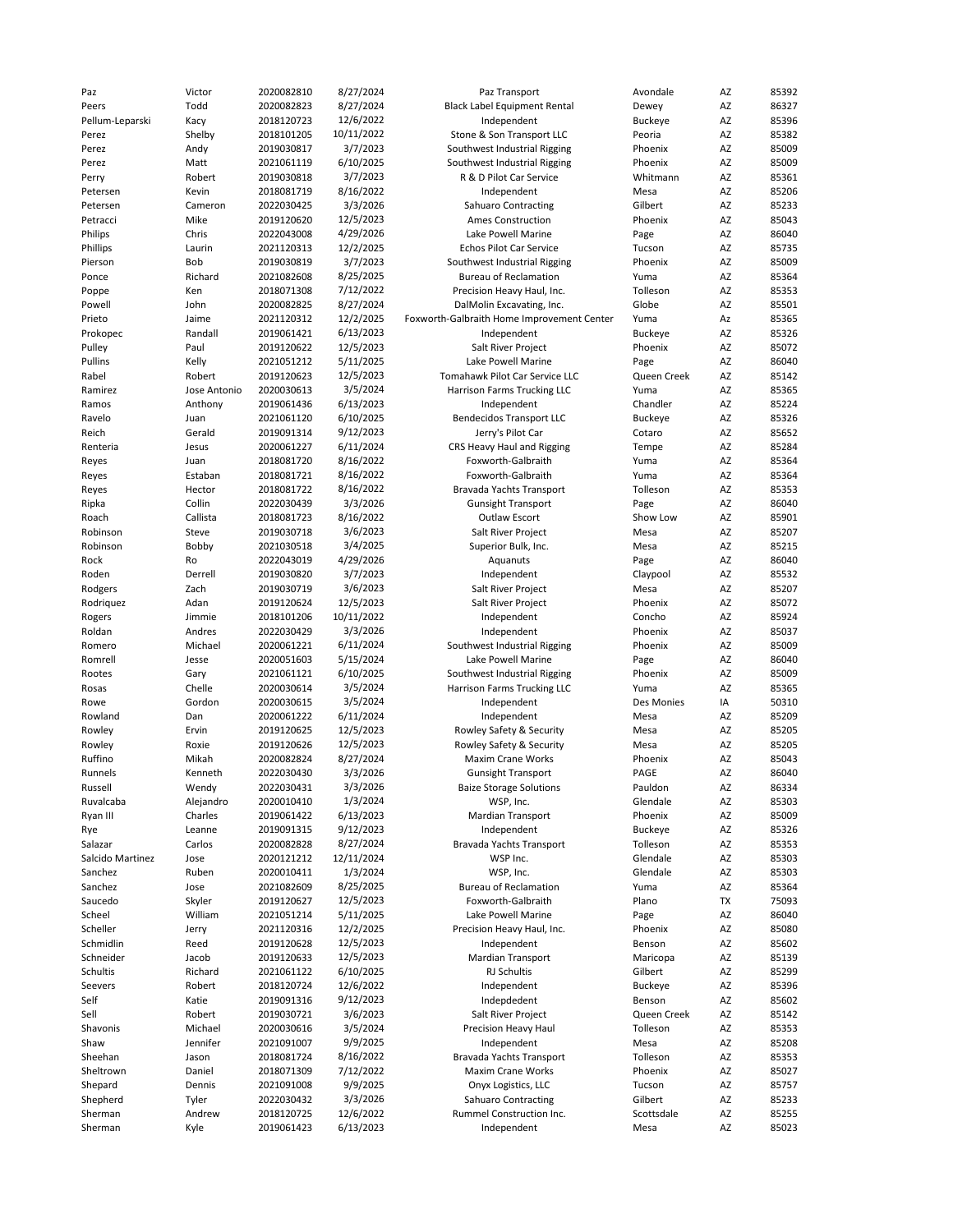| Shire              | Joshua           | 2022041207               | 4/11/2026             | Salt River Project                   | Queen Creek        | AZ       | 85142          |
|--------------------|------------------|--------------------------|-----------------------|--------------------------------------|--------------------|----------|----------------|
|                    | Scott            | 2020121122               | 12/10/2024            | SOS Tow and Transport                | Phpenix            | AZ       | 85326          |
| Siler              | John             | 2019061424               | 6/13/2023             | Independent                          | Peoria             | AZ       | 85345          |
|                    |                  |                          | 3/5/2024              |                                      |                    |          | 85365          |
| Sigueiros          | Jesus            | 2020030617               |                       | Harrison Farms Trucking LLC          | Yuma               | AZ       |                |
| Slavens            | James            | 2022043009               | 4/29/2026             | Houseboat Management Serv            | Page               | AZ       | 86040          |
| Slim               | Curtis           | 2022041208               | 4/11/2026             | Salt River Project                   | Page               | AZ       | 86040          |
| Sloan              | Roman            | 2020051602               | 5/15/2024             | Lake Powell Marine                   | Page               | AZ       | 86040          |
| Sloan              | Christian        | 2021051215               | 5/11/2025             | <b>Houseboat Management Services</b> | Page               | AZ       | 86040          |
|                    |                  |                          |                       |                                      |                    |          |                |
| Smith              | Kenny            | 2018071310               | 7/12/2022             | Southwest Industrial Rigging         | Phoenix            | AZ       | 85009          |
| Smith              | William          | 2019030822               | 3/7/2023              | On the Level Pilot Car Service       | Apache Junction    | AZ       | 85120          |
| Smith              | Brenda           | 2019030821               | 3/7/2023              | On The Level Pilot Car Service       | Apache Junction    | AZ       | 85120          |
| Smith              | Grant            | 2019050423               | 5/3/2023              | <b>Houseboat Management Services</b> | Page               | AZ       | 86040          |
| Smith              | Krista           | 2020082829               | 8/27/2024             | D&O Enterprises                      | Cottonwood         | AZ       | 86326          |
|                    |                  |                          |                       |                                      |                    |          |                |
| Smith              | Greg             | 2021051216               | 5/11/2025             | Lake Powell Marine                   | Page               | AZ       | 86040          |
| Smith              | Donald           | 2022030433               | 3/3/2026              | <b>Sahuaro Contracting</b>           | Gilbert            | AZ       | 85233          |
| Smith, Jr.         | James            | 2021051218               | 5/11/2025             | Lake Powell Marine                   | Page               | AZ       | 86040          |
| Smith, Jr.         | Tsosie           | 2021051217               | 5/11/2025             | <b>Houseboat Management Services</b> | Page               | AZ       | 86040          |
|                    |                  |                          |                       |                                      |                    |          |                |
| Smith, Sr.         | William          | 2018120726               | 12/6/2022             | Independent                          | Sun City West      | AZ       | 85375          |
| Solecki            | Shawn            | 2020061223               | 6/11/2024             | <b>ACT Towing LLC</b>                | Tempe              | AZ       | 85281          |
| Sonheim            | Kena             | 2021091013               | 9/9/2025              | <b>KMS Pilot Car</b>                 | Quartzsite         | AZ       | 85346          |
| Spafford           | Robert           | 2019061425               | 6/13/2023             | DVMHS Inc.                           | Apache Junction    | AZ       | 85119          |
| Spafford, Jr.      | Robert           | 2019061426               | 6/13/2023             | DVMHS Inc.                           | Apache Junction    | AZ       | 85119          |
|                    |                  |                          |                       |                                      |                    |          |                |
| Spencer            | Rebecca          | 2018061427               | 6/13/2023             | Independent                          | Whitman            | AZ       | 85361          |
| Spoto              | Adam             | 2022043010               | 4/29/2026             | <b>Houseboat Management Services</b> | Page               | AZ       | 86040          |
| Steele             | Mike             | 2020082830               | 8/27/2024             | Rango, Inc.                          | Tempe              | AZ       | 85281          |
| Steitz             | Sarah            | 2021120315               | 12/2/2025             | Dewey Permits and Piloting Services  | Handford           | CA       | 93230          |
|                    | Tanner           |                          | 6/13/2023             |                                      |                    |          | 85281          |
| Stevens            |                  | 2019061439               |                       | Rango Inc.                           | Tempe              | AZ       |                |
| Stoddard           | Daniel           | 2018101207               | 10/11/2022            | Rummel Construction Inc.             | Scottsdale         | AZ       | 85255          |
| Stradling          | Sara             | 2019061428               | 6/13/2023             | <b>Oliver Transport Solutions</b>    | Ash Fork           | AZ       | 86320          |
| Stratton           | Tanner           | 2019030723               | 3/6/2023              | Salt River Project                   | Phoenix            | AZ       | 85072          |
| Strickland         | Ryan             | 2019120630               | 12/5/2023             | Southwest Industrial Rigging         | Phoenix            | AZ       | 85009          |
|                    |                  |                          |                       |                                      |                    |          |                |
| Suarez             | Heriberto        | 2019061429               | 6/13/2023             | Transportation HS Corp.              | Tonopah            | AZ       | 85354          |
| Suarez             | Anthony          | 2019061430               | 6/13/2023             | Transportation HS Corp.              | Tonopah            | AZ       | 85354          |
| Sukosky            | Jason            | 2022030434               | 3/3/2026              | DalMolin Excavating Inc              | Globe              | AZ       | 85501          |
| Sumang             | Clair            | 2021030519               | 3/4/2025              | Nesbitt/App                          | Tempe              | AZ       | 85282          |
| Summers            | Josh             | 2022043011               | 4/29/2026             | Lake Powell Marine                   | Page               | AZ       | 86040          |
|                    |                  |                          |                       |                                      |                    |          |                |
| Swarey             | Gayla            | 2022030435               | 3/3/2026              | Independent                          | Chino Valley       | AZ       | 86323          |
| Tappan             | Steven           | 2019120631               | 12/5/2023             | Gunsight Marine & Transport, LLC     | Page               | AZ       | 86040          |
| Tardiff            | Donald           | 2019061431               | 6/13/2023             | Independent                          | Lake Havasu City   | AZ       | 86404          |
| Taylor             | Jon              | 2019061443               | 6/13/2023             | Bravada Yachts Transport             | Tolleson           | AZ       | 85353          |
|                    |                  |                          |                       |                                      | Scottsdale         |          | 85255          |
|                    |                  |                          |                       |                                      |                    |          |                |
| Taylor             | Omar             | 2021061123               | 6/10/2025             | Rummel Construction Inc              |                    | AZ       |                |
| Taylor             | Edward           | 2022030436               | 3/3/2026              | <b>Gunsight Transport</b>            | Page               | AZ       | 86040          |
| Thomas             | <b>Billy Joe</b> | 2018101208               | 10/11/2022            | <b>AZ Contracting Services</b>       | Surprise           | AZ       | 85388          |
|                    |                  |                          |                       |                                      |                    |          |                |
| Thompson           | Gary             | 2018081725               | 8/16/2022             | Foxworth-Galbraith                   | Gilbert            | AZ       | 85233          |
| Thompson           | Michael          | 2018120727               | 12/6/2022             | Rummel Construction Inc.             | Scottsdale         | AZ       | 85255          |
| Thompson           | Luchana          | 2019050424               | 5/3/2023              | Aquanuts                             | Page               | AZ       | 86040          |
| Tinker             | Brian            | 2018071311               | 7/12/2022             | Stearns, Inc.                        | Waddell            | AZ       | 85355          |
| Todd               | Matthew          | 2022030437               | 3/3/2026              |                                      | Phoenix            | AZ       | 85009          |
|                    |                  |                          |                       | Southwest Industrial Rigging         |                    |          |                |
| Tomasek            | Gary             | 2019030823               | 3/7/2023              | Southwest Industrial Rigging         | Phoenix            | AZ       | 85009          |
| Torres             | Jose             | 2019061402               | 6/13/2023             | Precision Heavy Haul, Inc.           | Tolleson           | AZ       | 85353          |
| Toy                | Daren            | 2020082831               | 8/27/2024             | Independent                          | Lake Havasu City   | AZ       | 86403          |
| Tracy              | Wacey            | 2020051609               | 5/15/2024             | <b>Houseboat Management Services</b> | Page               | AZ       | 86040          |
| Trefethen          | Zachary          | 2020061204               | 6/11/2024             | Southwest Industrial Rigging         | Phoenix            | AZ       | 85009          |
|                    |                  |                          |                       |                                      |                    |          |                |
| Trull              | Scott            | 2019030824               | 3/7/2023              | Blount Contracting Inc.              | Queen Creek        | AZ       | 85142          |
| Tucker             | Tom              | 2020082832               | 8/27/2024             | Independent                          | Goodyear           | AZ       | 85338          |
| Uto                | Lee              | 2018101209               | 10/11/2022            | <b>DalMolin Excavating</b>           | Globe              | AZ       | 85501          |
| Vail               | Phoebe           | 2020051604               | 5/15/2024             | Lake Powell Marine                   | Page               | AZ       | 86040          |
| Valenzuela         | Luis             | 2020121124               | 12/10/2024            | Value Truck of AZ, Inc.              | <b>Buckeye</b>     | AZ       | 85326          |
|                    |                  |                          |                       |                                      |                    |          |                |
| Valenzuela         | Macario          | 2020121213               | 12/11/2024            | WSP Inc.                             | Glendale           | AZ       | 85303          |
| Valle              | Ramon            | 2019061432               | 6/13/2023             | Salt River Project                   | Florence           | AZ       | 85732          |
| Valynica           | Long             | 2021051211               | 5/11/2025             | Lake Powell Marine                   | Page               | AZ       | 86040          |
| Vaquez             | Greg             | 2021091010               | 9/9/2025              | Vasquez Mobile Home Movers, LLC      | Tucson             | AZ       | 85746          |
|                    |                  |                          |                       |                                      |                    |          |                |
| Vasquez            | David            | 2018071312               | 7/12/2022             | Independent                          | El Paso            | TX       | 79938          |
| Vasquez            | Yesenia          | 2021091009               | 9/9/2025              | Vasquez Mobile Home Movers, LLC      | Tucson             | AZ       | 85746          |
| Vazquez            | Rafael           | 2018120728               | 12/6/2022             | Grand Canyon Transport, LLC          | Phoenix            | AZ       | 85037          |
| Villagran          | Joshua           | 2019091318               | 9/12/2023             | Independent                          | Tucson             | AZ       | 85716          |
| Villalobos         | Jose             | 2021082610               | 8/25/2025             | <b>Bureau of Reclamation</b>         | Yuma               | AZ       | 85364          |
|                    |                  |                          |                       |                                      |                    |          |                |
| Villegas           | Raul             | 2020061224               | 6/11/2024             | Many Miles Transport                 | Casa Grande        | AZ       | 85122          |
| Vincent            | Perry (Vince)    | 2020121114               | 12/10/2024            | <b>Smiley Lifting Solutions LLC</b>  | Phoenix            | AZ       | 85043          |
| Vine               | James            | 2019050416               | 5/3/2023              | Unlimited Houseboat Services         | Page               | AZ       | 86040          |
| Waldrep            | Brian            | 2018081726               | 8/16/2022             | Bravada Yachts Transport             | Tolleson           | AZ       | 85353          |
| Walker             | David            |                          | 3/7/2023              | Oceana Enterprises                   | Mesa               |          | 85209          |
|                    |                  | 2019030825               |                       |                                      |                    | AZ       |                |
| Wallert<br>Watkins | John<br>Donald   | 2022041307<br>2020030618 | 4/12/2026<br>3/5/2024 | Kiewit<br>DJ's Pilot Car             | Phoenix<br>Buckeye | AZ<br>AZ | 85040<br>85326 |